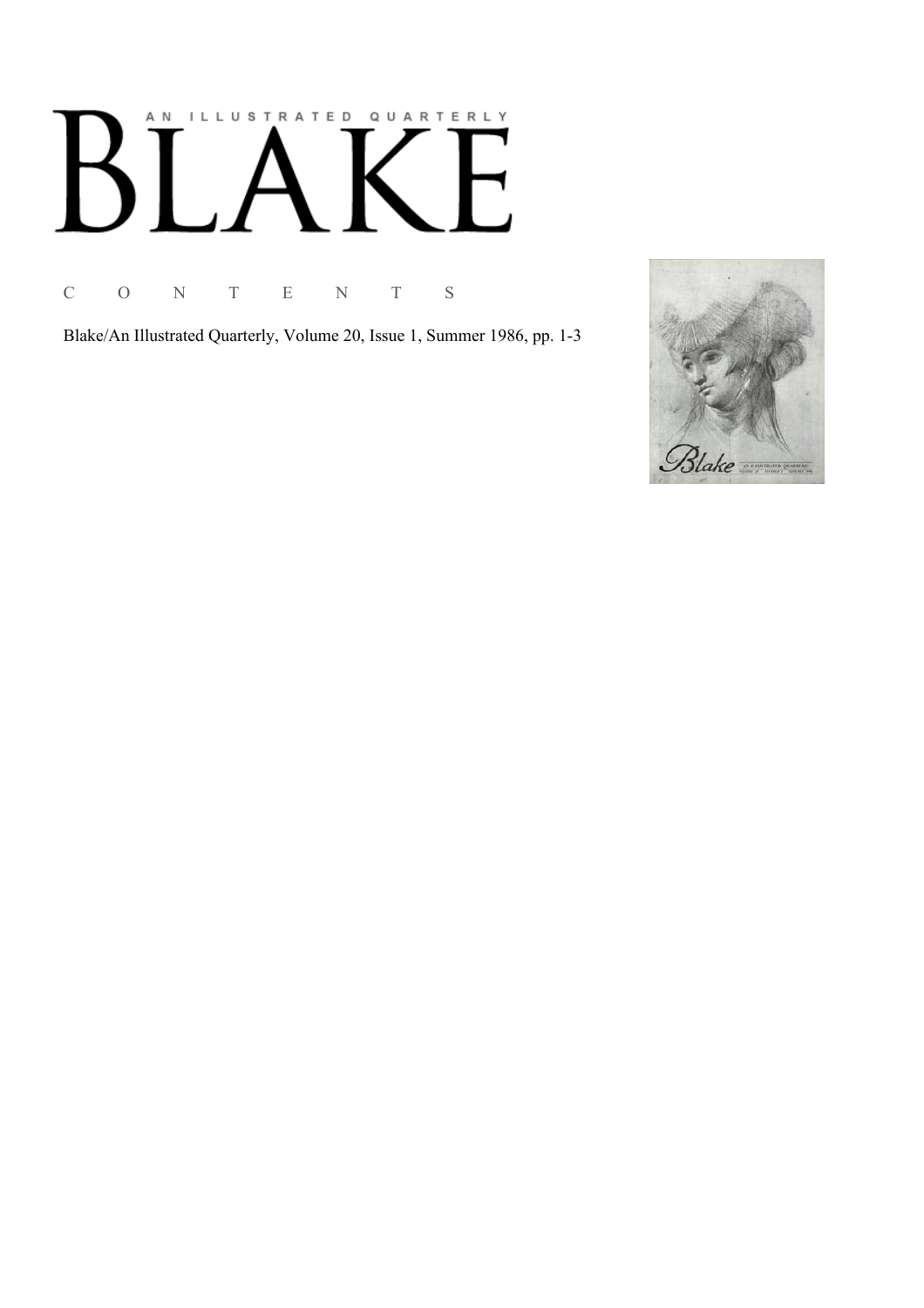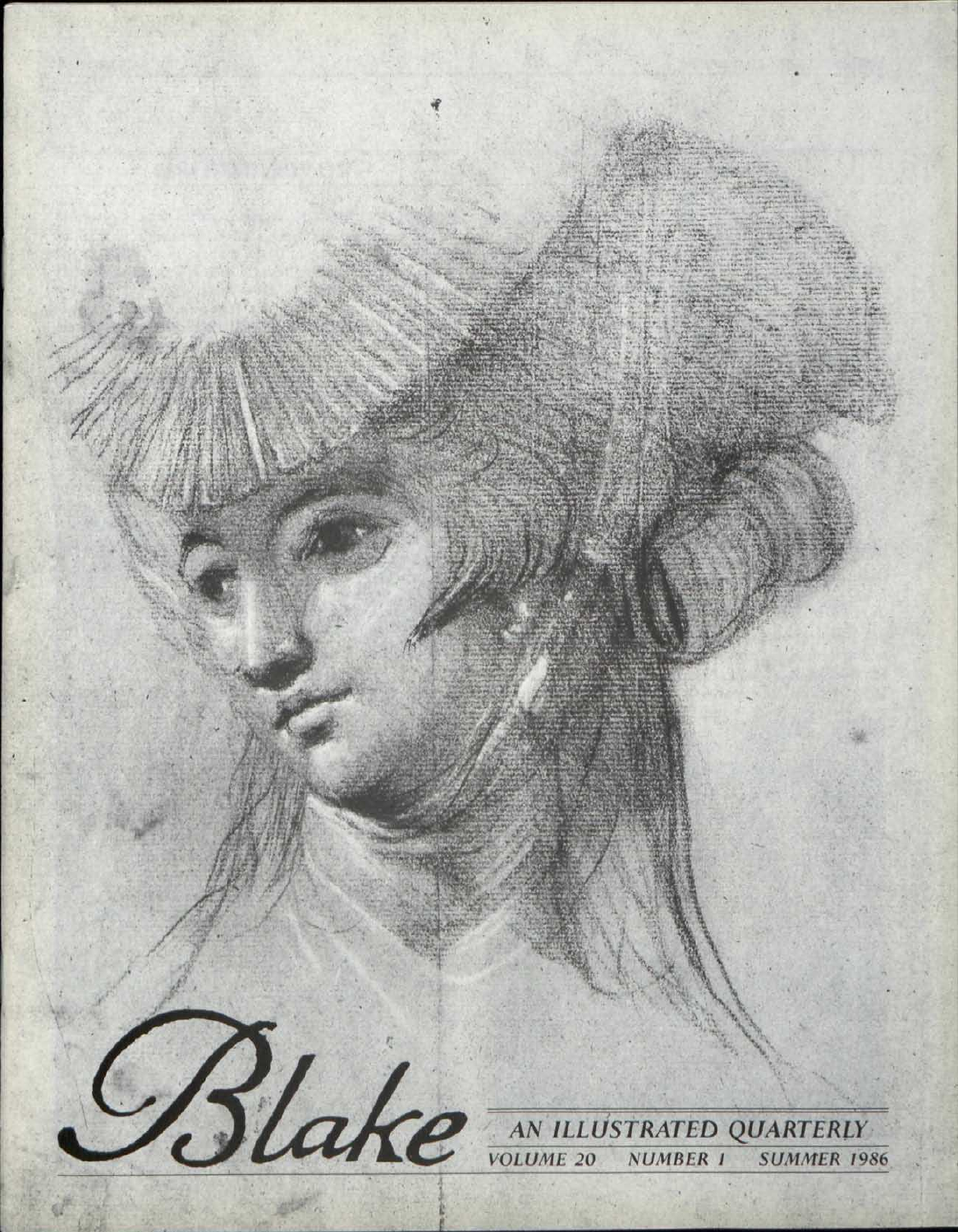



# *CONTENTS ~~*

- 4 Blake's "The New Jerusalem Descending": A Drawing (Butlin #92) Identified by Christopher Heppner
- 12 Blake in the Marketplace, 1985 by Robert N. Essick

#### *NEWSLETTER*

3 1 *Blake* Moves to Rochester

© 1986 Morris Eaves and Morton D. Paley



## *CONTRIBUTORS*

ROBERT N. ESSICK, Professor of English, University of California, Riverside, is both a frequent writer on and an avid collector of Blake's work. His "Blake in the Marketplace" appears annually in this journal. His most recent work on Blake, "How Blake's Body Means," is among a collection of essays, *Unnam'd Forms: Blake and Textuality,* edited by Nelson Hilton and Thomas Volger, recently published by Univ. of California Press.

CHRISTOPHER HEPPNER, Associate Professor of English, McGill University, Montreal, has published several articles on Blake's graphics. His *"The Woman Taken in Adultery:* An Essay on Blake's 'Style of Designing'" appeared in *Blake* 17, no. 2 (fall 1983).